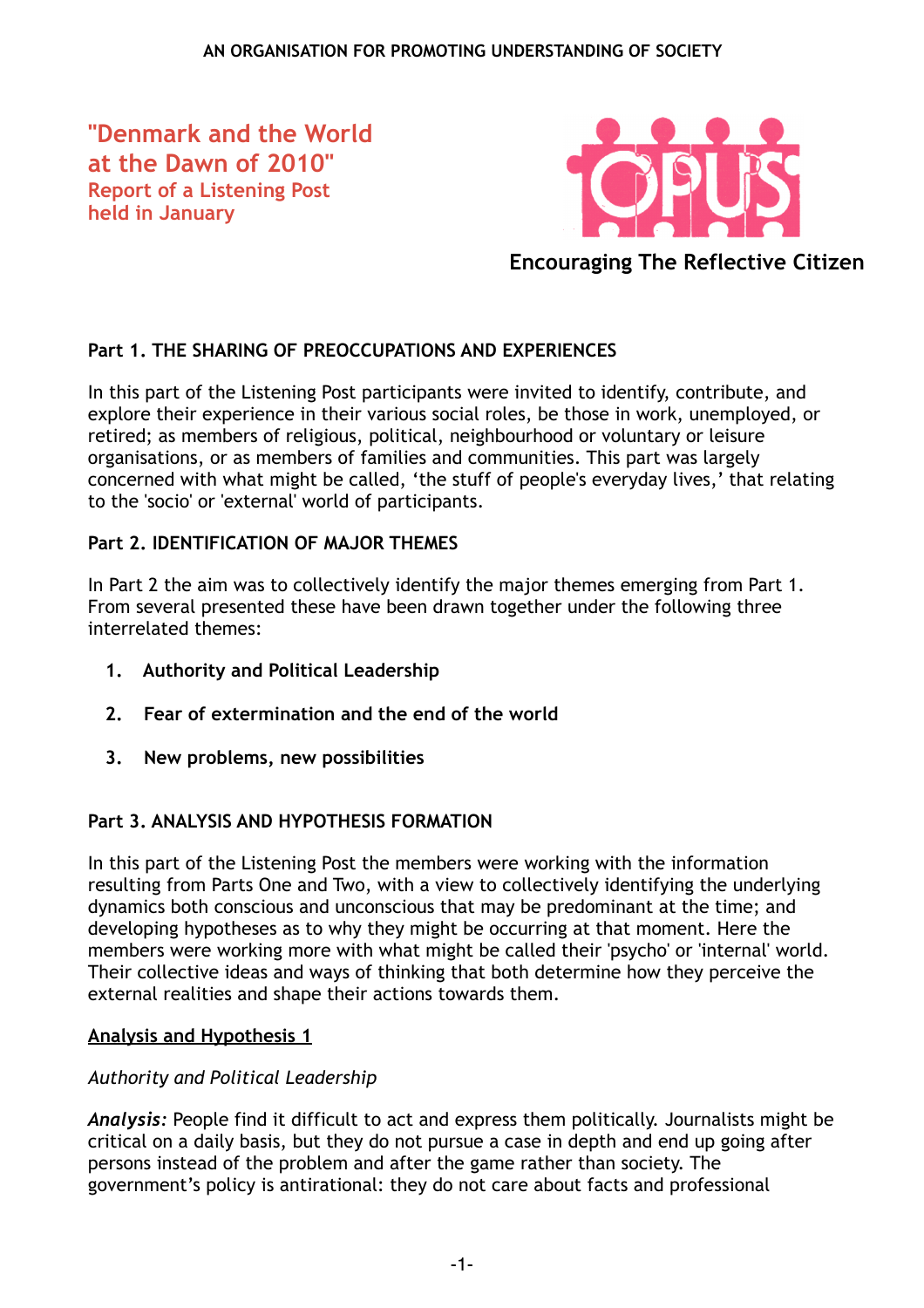knowledge, but give in to opinion polls. No one feels obliged to go against immediate emotional reactions with arguments and knowledge.

The media disregard demonstrators' banners and only report what a small number of troublemakers are doing. People feel pestered by evaluation forms, systems of accreditations and other kinds of depersonalized authority. 9-year-olds are supposed to evaluate themselves. Children are unsure of their parents' authority in relation to themselves. An otherwise peacefully minded participant expressed an urge again to turn to throwing cobblestones or at least to reinventing creative forms of action. An industrial worker missed a desk to hammer his fist onto and referred to Lucy's shop in the comic strip *Peanuts* without mentioning that Lucy was selling psychiatric help for a dime. The political sphere seems to be cut off from ordinary peoples' world and political acts seem to be a matter for the individual in relation to a psychiatrist. The young ones struggle with themselves doing exercises, following diets and taking slimming drugs self discipline takes over the role as the person's governing authority, rebellion has become an inner process. Party politics are boring. One is only informed about the party line. Listening posts are exciting.

*Hypothesis:* As the political public sphere is being professionalized and as it has separated power, knowledge, and involvement, people feel cut off from the political world. Frustration and disempowerment are lurking, and it is difficult to turn feelings and critical analysis into a fitting political expression.

#### **Analysis and Hypothesis 2**

#### *Fear of extermination and the end of the world*

*Analysis:* There is a general feeling of guilt and shame in relation to future generations: our generation has ruined the environment and gorged on resources in a greedy decade, but still we cannot take the responsibility upon us, and establish powerful political leadership, clear things up and make reparations. We transfer the disasters to our children.

The climate summit and its related issues function as a mass psychological scare story. Apparently we need to be afraid of something: unemployment, cold war, nuclear weapons, birds' flu, swine flu and now climate changes. Apart from being a real problem, the climate threat also functions as a cover up for the ongoing power redistribution in the world. This, too, is terrifying to speak about in the west, but the fact is that China owns big parts of the USA and its power and influence are increasing day by day. So climate changes paradoxically also have a soothing influence on the fear of global reorganisation. Among anxiety provoking images are:

- we shall become as poor as the Chinese
- and have to live on a bowl of rice a day while the Chinese eat burgers and go on charter holidays.
- that we will have to slave away in the factories and produce plastic toys for the children in China
- that we shall be exposed to brainwashing and forced to submit to a Chinese ideology.

Along with the threat of climate changes one has to face the fact that not much is left of our ordinary, good welfare society.